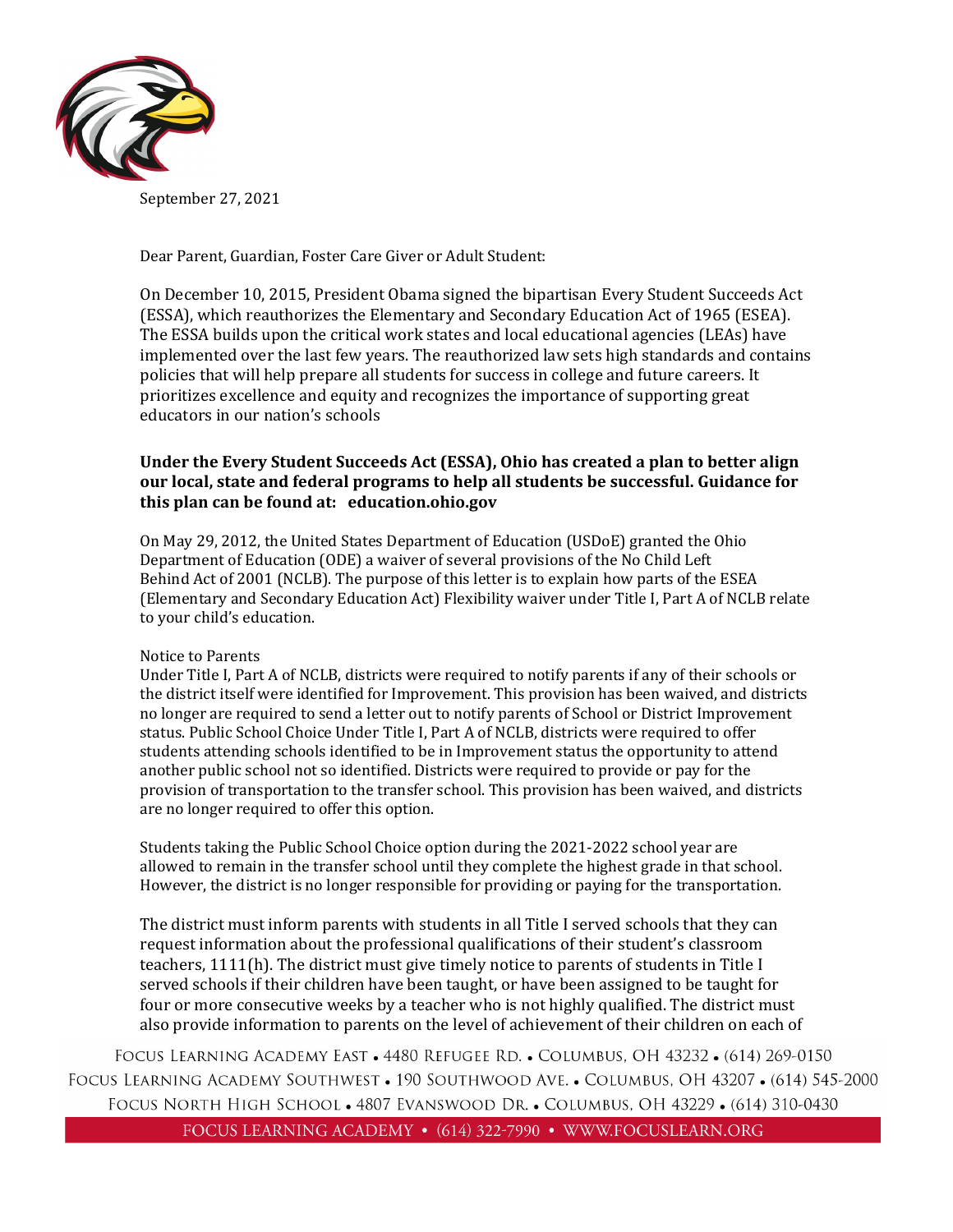

the state academic assessments, 1111(h). Currently, all teachers assigned to your student are highly qualified.

# Supplemental Educational Services (SES)

Under Title I, Part A of NCLB, districts were required to offer students attending schools identified for Improvement, Year 2 and higher the opportunity to receive Supplemental Educational Services (SES), free tutoring services using external providers. This provision has been waived, and districts no longer are required to offer SES.

Additional information concerning Ohio's ESEA Flexibility waiver application and other waiver provisions can be found on the ODE website (ODE Web Site Waiver Provisions) and the USDE's flexibility webpage [\(http://www.education.ohio.gov/esea/flexibility\)](http://www.education.ohio.gov/esea/flexibility).

## **Equal Educational Opportunities Statement**

All students attending Focus will have equal educational opportunities. Students have the right to be free from discrimination on the basis of race, color, national origin, citizenship status, religion, gender, sexual orientation, economic status, marital status, pregnancy, age or disability, in all decisions affecting admissions; membership in school-sponsored organizations, clubs or activities; access to facilities, academic evaluations or any other aspect of school-sponsored activities. Any limitations with regard to participation in a school-sponsored activity are based on criteria reasonably related to that specific activity. For EEO Statement questions or concerns, contact the Title IX/504 Coordinator, Kathy Williams at 614-310-0430.

## **Free and Appropriate Public Education Without Discrimination**

All students attending Focus will have equal educational opportunities. Students have the right to be free from discrimination on the basis of race, color, national origin, citizenship status, religion, gender, sexual orientation, economic status, marital status, pregnancy, age or disability, in all decisions affecting admissions; membership in school-sponsored organizations, clubs or activities; access to facilities, academic evaluations or any other aspect of school-sponsored activities. Any limitations with regard to participation in a school-sponsored activity are based on criteria reasonably related to that specific activity.

The board's policy of nondiscrimination extends to students, staff, job applicants, the general public and individuals with whom it does business and applies to race, color, national origin, citizenship status, religion, gender, sexual orientation, economic status, age or disability.

FOCUS LEARNING ACADEMY EAST • 4480 REFUGEE RD. • COLUMBUS, OH 43232 • (614) 269-0150 FOCUS LEARNING ACADEMY SOUTHWEST • 190 SOUTHWOOD AVE. • COLUMBUS, OH 43207 • (614) 545-2000 FOCUS NORTH HIGH SCHOOL . 4807 EVANSWOOD DR. . COLUMBUS, OH 43229 . (614) 310-0430 FOCUS LEARNING ACADEMY • (614) 322-7990 • WWW.FOCUSLEARN.ORG